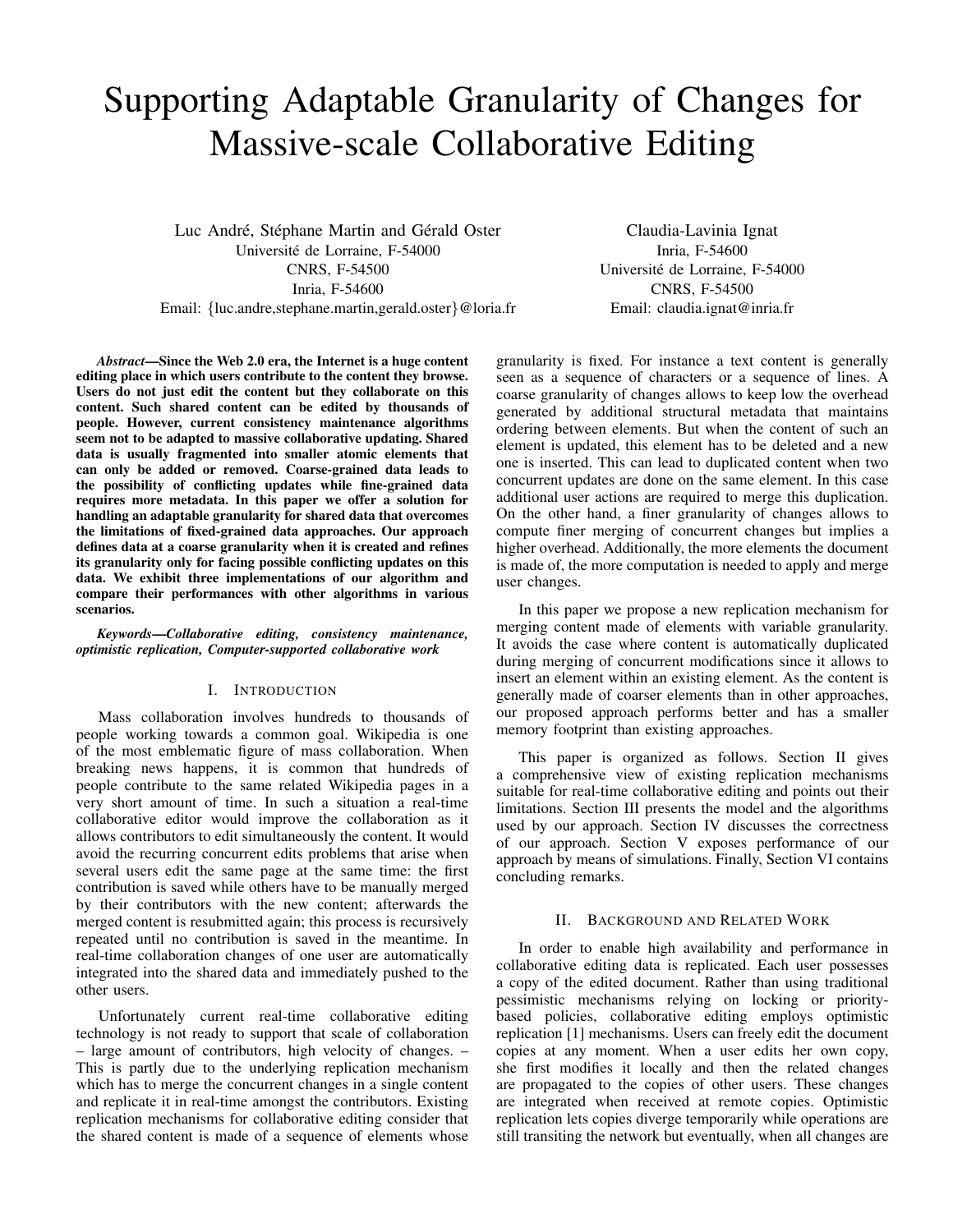integrated, it ensures copies convergence. Two main families of optimistic replication algorithms have been proposed: operational transformation and conflict-free replicated data types. In this section we present the main features of these families of algorithms by highlighting their advantages and limitations.

## *A. Operational Transformation*

Operational transformation approach [\[2\]](#page-9-2) is a family of operation-based optimistic replication mechanisms. It has been proposed in the context of real-time collaborative editing and has been widely studied in the literature [\[3\]](#page-9-3)–[\[5\]](#page-9-4). In this approach local operations are executed immediately on the document copy after they have been generated and remote operations are transformed against concurrent operations upon their reception at other copies. The transformations should be performed in such a manner that the intentions [\[4\]](#page-9-5) of the users are preserved and the copies of the document converge in the end.

<span id="page-1-0"></span>

Figure 1: Operational transformation - copies convergence by transforming.

Operational transformation approaches ensure the causality property among the operations. The causal relation between two operations was defined based on the "happen-before" relation [\[6\]](#page-9-6): an operation  $O_a$  is said to causally precede operation  $O_b$  if the site that generated  $O_b$  executed  $O_a$  before the generation of  $O<sub>b</sub>$ . The causality property ensures that if a site executed operation  $O_a$  before it generated  $O_b$ , then all the other sites should execute  $O_a$  before  $O_b$ .

The main issue of the operational transformation approach is scalability. The transformation of a remote operation is computed regarding all concurrent operations, i.e. operations that changed the state of the document between the remote generation and the local reception. Fig. [1](#page-1-0) illustrates an example of two concurrent operations. The insertion is generated at site 1 when the document text is "abc", but when received at site 2 the text is "ac". The state of the document is not the same at the generation at site 1 and the reception at site 2, so the received operation needs to be transformed with every operation responsible of this change. Moreover, when an operation is transformed regarding another operation the two operations have to be defined on the same document state. In order to satisfy this condition for transformation additional computations need to be performed. Several algorithms define an exclusion transformation that excludes an operation from the context of another operation [\[4\]](#page-9-5) or a transposition function that changes the execution order of two operations and

transforms them such that the same effect is obtained as if the operations were executed in their initial order and initial form [\[5\]](#page-9-4).

The more active users are typing, the more concurrent operations are present and the more time is needed to handle each operation. Additionally, in decentralized versions of operational transformation approaches, it is hard to reduce the history size by a garbage collection mechanism. In literature, the fully decentralized algorithms require to satisfy two correctness properties that are not friendly to ensure [\[7\]](#page-9-7). For instance, the majority of operational transformation algorithms make use of the position of the character for text editing. In this context, one way to ensure these properties is to keep traces of the deleted elements in the document as in [\[8\]](#page-9-8), which is quite simple to achieve but constraining in memory. In a more general case, a vector clock [\[9\]](#page-9-9) usually needs to be sent together with each operation to be able to detect concurrency and causality. This vector contains one entry per user session which can be costly if a large amount of users are collaborating.

#### *B. Conflict-free Replicated Data Types*

More recently, a new approach called Conflict-free<sup>[1](#page-1-1)</sup> Replicated Data Type (CRDT) has been proposed [\[10\]](#page-9-10)–[\[12\]](#page-9-11). The purpose of such family of algorithms is to define abstract data types providing a commutative set of operations to update the data. Hence, transformations are not required anymore to integrate concurrent changes since concurrent operations commute - they can be applied in any order. Several algorithms have been proposed; however, in what follows we restrict our discussions to the most representative ones.

WOOT [\[10\]](#page-9-10) is the first created CDRT algorithm. Its underlying principle is that in a text document, every character is located between two others, so to build a document one just needs to know the neighbours of each character. These neighbours are called Previous and Next. To insert a new element  $B$  between two existing elements  $A$  and  $D$ , element B is created, with  $Previous(B) = A$  and  $Next(B) = D$ . Then to insert C between B and D,  $Previous(C) = B$ and  $Next(C) = D$ . Even if now the element next to B is C,  $Next(B)$  remains unchanged. This is not an issue,  $B$  and  $D$  just need to be ordered before  $C$  is. Problems arise when concurrent edits of the document happen. If two users insert a string of characters between the same elements at the same time, the deterministic algorithm sorting all these new characters is quite complex and time-consuming. This is emphasized by the fact that, as each element is characterized by other elements, one cannot completely remove elements from the document - they are turned invisible and said becoming *tombstones*. So even inserting between two apparently contiguous elements might trigger the sorting algorithm. The tombstone concept is also a problem itself as the length of the document can only grow over time. It is worth to note that optimized versions (named WOOTH and WOOTO) of this algorithm have been proposed [\[13\]](#page-9-12), [\[14\]](#page-9-13). The causality property is replaced by preconditions: the necessity of existence of neighbours in the case of an insertion and of the element itself in the case of a deletion. As a result the

<span id="page-1-1"></span><sup>&</sup>lt;sup>1</sup>This approach is also referred as Commutative Replicated Data Types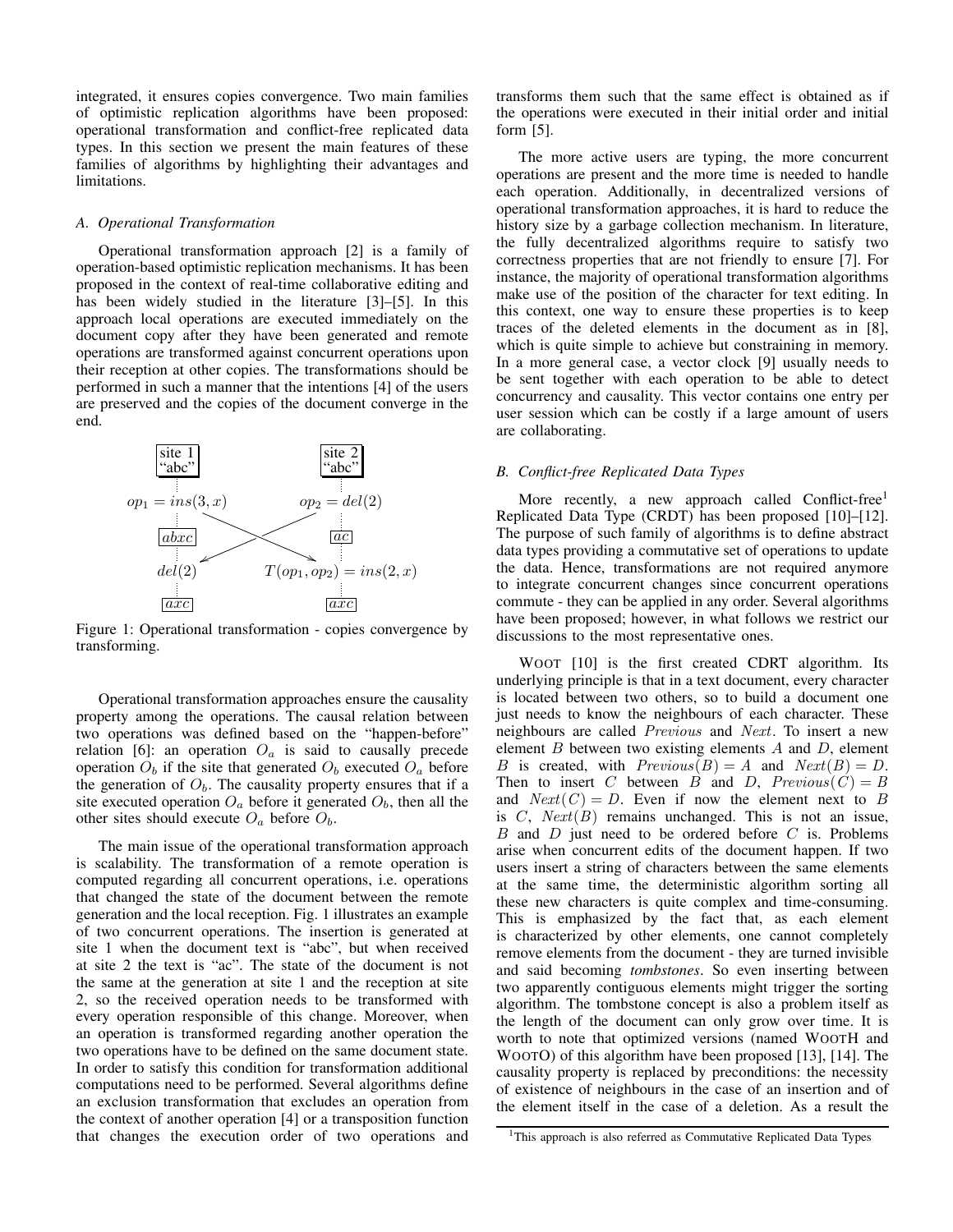"happen-before" relation between operations can be violated in some cases.

Based on the idea that a text document is a set of ordered characters, another algorithm named LOGOOT [\[12\]](#page-9-11) has been proposed. LOGOOT associates each character with a unique identifier, the set of identifiers being *densely ordered* by a specific relation<sup>[2](#page-2-1)</sup>. To insert a new character at a precise position in the document the character is inserted with a new suitable identifier created on purpose. To remove an existing character the corresponding character identified has to be located and then the related character is removed with its associated identifier. In this algorithm, each identifier is a list of triples of integers. The first integer is a priority number, the second one references the user who generated the element – called the unique site identifier –, and the third one is equal to the value of the user's logical clock when this element was created – the clock is incremented each time an operation is generated –. The priority number is used to sort the characters, the site identifier to break ties if two users generated both an element with the same priority, and the clock value, together with the site identifier, ensures that triples are unique. If it is not possible to create a new triple between two others (for instance to insert a character between two existing characters), the new identifier will contain additional triples. This is similar to entries in a dictionary where one can find the word "busy" between the word "bus" and the word "but" even if the letter 't' comes straight after the letter 's' in the alphabet. The main issue of LOGOOT is that a huge amount of insertions in the same part of the document might lead to identifiers formed by very large lists of triples that are memory costly [\[14\]](#page-9-13).

TREEDOC [\[11\]](#page-9-14) offers an alternative solution to compute identifiers by modeling the document as a binary tree. Each node contains a character, and the path from the root of the tree to the node is the identifier of the character. The left child of a node was inserted just before the node, and the right child after it. This leads to a more compact representation of identifiers and to a natural dichotomous search, but paths tend to grow fast when the tree is unbalanced. For instance, the tree becomes unbalanced when insertions are performed at the end of the text. Such a case occurs quite frequently as users naturally write continuously from left to right. Moreover, some tombstones are needed as it is not possible to remove one node from the document if this node still has children. However, once a node does not have any children anymore, it can be safely removed. In the case of a concurrent insertion in a node's child subtree during its deletion, it is sufficient to reintroduce the needed nodes as tombstones – as they are known from the identifier which is the path – when receiving the insertion operation.

LOGOOT and TREEDOC do not propose any solution for ensuring causality. They assume that the proposed algorithm can be combined with any mechanism for ensuring causality.

All CRDT algorithms from the literature suffer from the problem of the granularity: a fine granularity (i.e. characters) can lead to more memory consumption and interlaced edits, while a coarse one (lines or paragraphs) is less costly in term of memory but can create duplicated content as an element cannot be updated. Indeed, an update is usually turned into the deletion of the former element followed by the insertion of the updated one. Hence, several concurrent updates of the same element duplicate this element.

An attempt to solve this problem was proposed in [\[15\]](#page-9-15). The granularity used is a string of characters. This work additionally introduces offsets as a way to differentiate the parts of a string and to insert a new element into it. In this model, strings have one identifier and one integer called offset, representing the position of the left end of the string in the initial insertion. Strings indeed can be split. In this case several elements with the same identifier are in the document, but their offsets differ. An appropriate property of this technique is that a split of a string does not depend on the user who performed it. If two users concurrently split the same string at the same position, only one new element is created during the split. Consequently, content is not duplicated. This work uses a WOOT-like way to sort elements, using two left and right references to others elements. It theoretically has the same performance problems as WOOT, namely complex integration mechanism and the need to keep tombstones in the document. Besides, this approach is not suitable for realtime editing. Indeed, when users are typing in, characters are usually generated one by one giving the other users a kind of feedback that some edits are in progress. But, in this approach, all characters are buffered locally in order that only one single block of characters is sent to other users. There is no possible way to append characters to an existing string afterwards – without generating additional metadata/identifiers –

## *C. Summary*

Operational transformation approaches do not scale well and nearly all CRDT have issues with the granularity of edits. The sole known algorithm that handles multiple granularities has the same limitations as the algorithm on which it is based on.

Our aim is to propose an algorithm suitable for realtime editing that deals with strings of characters without requiring tombstones. This algorithm should offer support for aggregation of edits at the end or at the beginning of an existing string, allowing small edits to be sent as soon as they are typed in. This feature of real-time collaborative editing should be supported by a non costly solution that does not need additional identifiers, i.e. by creating only one large string once all edits have been sent and received. In what follows we describe our proposed solution.

## III. PROPOSITION

#### <span id="page-2-0"></span>*A. Overview*

The basic idea of our algorithm is to associate one sequence of data (i.e character) with only one identifier, and to generate identifiers that stand into a sequence. As in LOGOOT and TREEDOC algorithms, the set of identifiers must be ordered and dense. A common way to achieve this property is to use sorted lists of elements that can be lexicographically compared. For the sake of comprehension, in this section these elements are assimilated to the alphabet from 'a' to 'z', and the lists of elements – the identifiers – to words. In practice, any finite and large enough ordered set can fit, but different users shall not

<span id="page-2-1"></span><sup>&</sup>lt;sup>2</sup>In mathematics, a partial order  $\lt$  on a set X is said to be dense if, for all x and y in X for which  $x < y$ , there is a z in X such that  $x < z < y$ .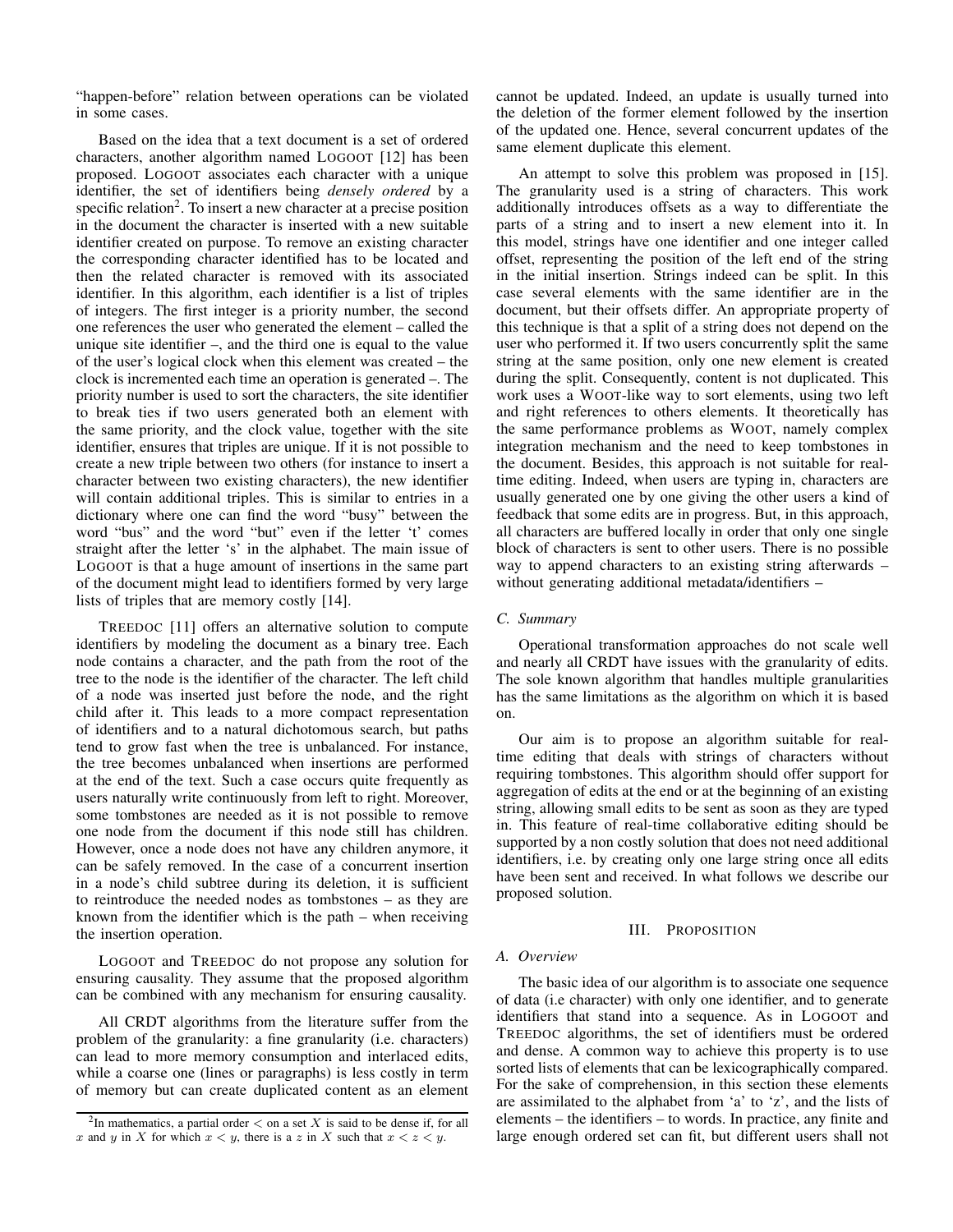be able to produce the same identifiers. This can be achieved for instance by reserving for each user one specific element to be appended at a precise position in the list.

In our approach, an identifier of a character is of the form base : offset where base represents the first elements except the last one, *offset* is the last element, and : is the concatenation operator. An identifier of a string is of the form  $base[o_1 \tcdot o_n]$  and it represents all characters identified by base :  $o_1$ , base :  $o_2$ , ..., base :  $o_n$ . The character  $(m+1)$  of the string is identified by *base* :  $(o_1 + 1)$ . The interval  $[o_1 \tcdot o_n]$  can be internally represented by the starting offset and the size of the interval.

For instance, the newly inserted string "HEY" can be represented in LOGOOT [\[12\]](#page-9-11) as the following sequence of three characters : <daa,H><dab,E><dac,Y>. LOGOOT uses the same character representation as in our approach. But in our approach this string will be represented using the following single element: <da[a.c],HEY>. This further allows to insert new characters at the end of the string in order to obtain the new string "HEYWO" without creating an additional identifier, as illustrated with the sequence: <da[a.e],HEYWO>.

The newly generated identifiers are 'dad' and 'dae' and they are appended to the group 'da[a.c]' to create 'da[a.e]'. It is worth noting that the new identifier is unique. In order to ensure that two different users do not generate the same identifier, only the initial creator of the string can modify it. This is in practice not constraining, as it is very frequent that a single user is typing a whole sentence character by character. In this case the creator is the one that updates the string each time a character is added.

The proposed document model can be updated using the two following local functions:

- insert(pos, str) inserts a string str at position pos in document.
- $remove(from, to)$  deletes the part of the text between the two positions from and to (both characters located at from and to are included in the deleted portion).

To insert, we basically need to create a new identifier between two other (uncompressed) identifiers, or in other words to generate a word that lies between two others. It is always possible to find such a word assuming a word never ends by a blank '..'. It is obvious in some trivial cases such as finding a word between 'abc' and ' $\text{def'} - \text{at least anything}$ that starts with 'b' or 'c' can fit. In some complex cases, the blank character '..' is used. We can easily add 'aa' between 'a' and 'b'. However, an element inserted between 'a' and 'aa', would be identified by 'a<sup>2</sup>. This allows us to have an ordered and dense set of identifiers as needed. Once the new identifier is created, it is sent together with the inserted string to the other users. Inserting into an existing compressed identifier will lead to three elements: the former compressed one is now split into two identifiers – similar to the former one but with the corresponding split interval –, plus a third identifier that lies in the middle of these two.

To delete a part of the document, we simply need to find the (uncompressed) identifiers that stand between the given positions, to store them for an immediate broadcast to the other users, and to delete these identifiers and the associated characters from the document. This can also lead to one split. In our example, if we delete character 'Y' we need to delete the identifier 'dac'. The data structure becomes: <da[a.b],HE><da[d.e],WO>

The two preceding functions *insert* and *remove* generate respectively the two following operations that will be broadcast to other users' copies in order to apply the changes on them:

- $add(id, str)$  adds the string str with identifier id to the data model.
- $del(id)$  deletes an interval of text whose identifier is id.

In order to add a new identifier to the data model, we need to find its position among the other (uncompressed) identifiers. This can be easily achieved using dichotomic search, and then the new identifier can be added. The same search procedure is applied in order to find the characters that must be removed in the case of a deletion.

These two operations are executed remotely when received at the other users' copies. On these copies, the initial real locations of the characters in the document might have changed – since the document may have been updated locally in parallel –. But, unique identifiers determine the right place to insert or remove a string.

An identifier of a character that is deleted cannot be re-used. In order to avoid reusing of the same identifier the data structure maintaining the base part of an identifier keeps information about the minimum and maximum offset generated.

Similar to other CRDTs such as LOGOOT and TREEDOC our approach does not propose any solution for ensuring causality. However, causality is not needed and our approach works well without it. If for some reason causality becomes mandatory, our algorithms can be used together with any mechanism that ensures causal delivery of operations such as causal barriers [\[16\]](#page-9-16).

## *B. Algorithms*

Before describing our algorithms for executing local and remote insertions and deletions, we present some functions used by these algorithms.

The function GenerateBase(idLow, idHigh) is used to generate a new base between the two existing identifiers idLow and idHigh.

```
function GenerateBase(idLow, idHigh)
  low=infiniteIterator (idLow, MIN VALUE)
 high=infiniteIterator (idHigh, MAX_VALUE)
 newID=[]
  l =low.next(l)h=high.next()
 while (h−l < 2) do
   newID.append(l)
    l =low.next(l)h=high.next()
 end while
  // generate a random number between l and h values and append it
 newID.append(RandomNumber(l, h))
 newID.append(SEPARATOR)
 newID.append(replicaNumber)
 newID.append(SEPARATOR)
```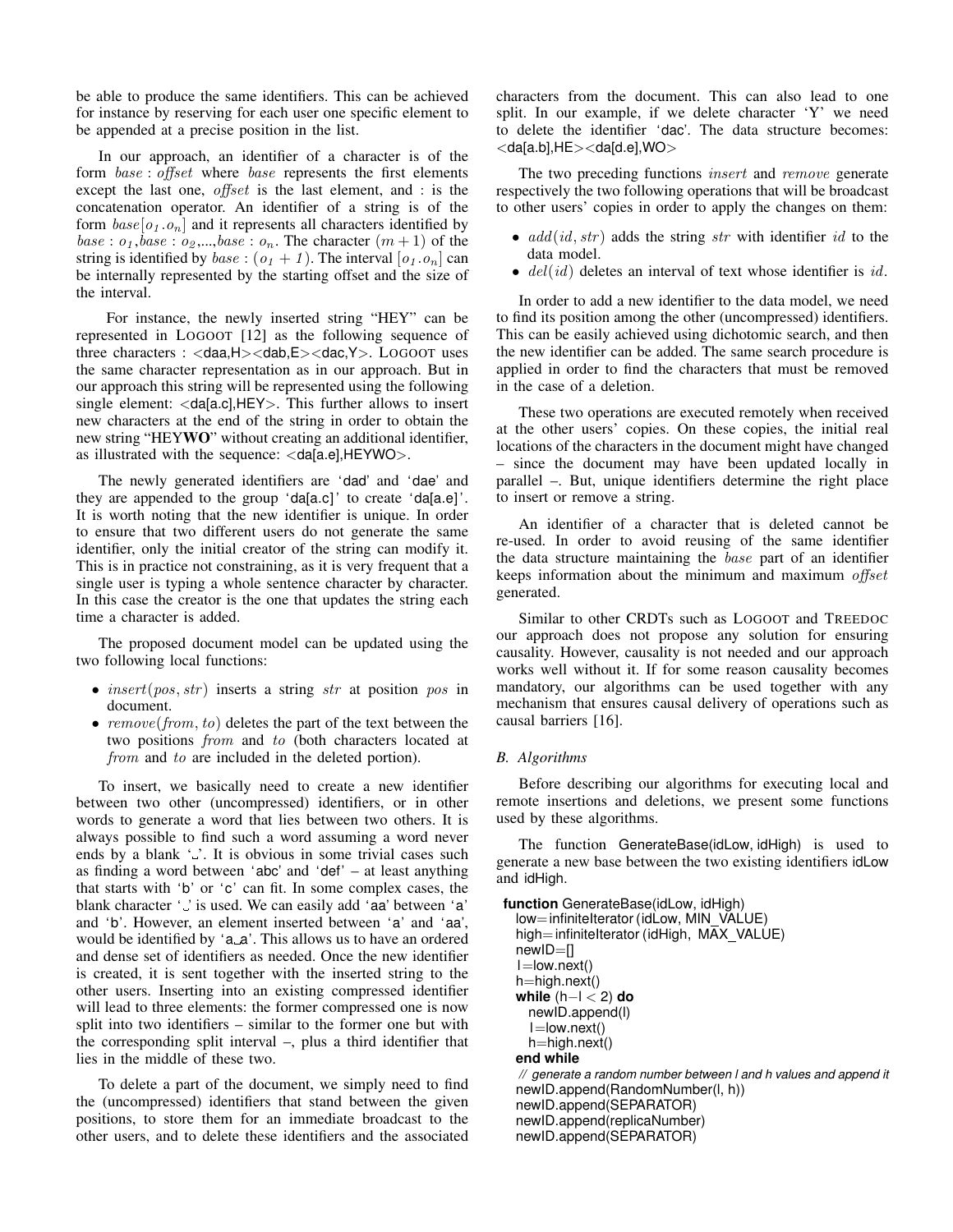#### newID.append(localClock++) **return** newID **end function**

An element of an identifier can take any value between MIN\_VALUE and MAX\_VALUE.

We defined a special iterator that returns element by element the values of the lists and completes that list with an infinite number of MIN\_VALUE for the lower identifier (or an infinite number of MAX\_VALUE for the higher identifier) when all the values contained in the list have been enumerated. At each step, the two values returned are compared and the lower one is appended to a new list as long as the distance between the two values is smaller than two, i.e as long as we cannot insert a new value between the two values returned by the iterators. When the distance is greater or equal to two (this case will always occurs, since we will eventually compare MIN\_VALUE and MAX\_VALUE), a new value between the two values is randomly created and appended to the new list. The site number is then added, plus the value of the local clock. This part of the identifier forms the *base*. A string identifier is created by adding an interval to this *base*.

SEPARATOR is a special value used to separate the generated id and the replica number or clock, to ensure the uniqueness of identifier if the last element needs various sites to be represented. For example, the separator avoids the following ambiguous problem: the concatenation of site 12 with clock 1 and site 1 with clock 21 give both 121 without any separator.

The function NumberOfInsertableCharacters computes the number of characters that can be inserted between an identifier and the next identifier in the model. This helps to decide if we need to split a block or not: when we want to insert one large string, the interval of the associated identifier is large, too, i.e lots of uncompressed identifiers compose it. We need to check if these uncompressed identifiers can be compressed into another, or if the next element stands between two of them. In this last case we need to create several compressed identifiers. This function takes as arguments idInsert the identifier of string to be inserted, idNext the identifier of next element in the data structure and length the size of string associated to the identifier that will be inserted. The returned value is the length if there is enough room, otherwise it is the maximum number of characters that can be inserted. There are two cases to consider. The first one is when the *base* part of idInsert is not a prefix of idNext. In this case length can safely be returned since it means that any identifier which has this base as a prefix – and it is the case for every uncompressed identifier represented in idInsert – is smaller than idNext. On the other case, when the base of idInsert is a prefix of idNext, it is necessary to check if the end of the interval is smaller than the value in idNext that stands after the base. If it is smaller it can return length.

**function** NumberOfInsertableCharacters(idInsert, idNext, length) **if** idInsert .length < idNext.length **then**

```
for i from 0 to idInsert .length−1 do
  if idInsert [i] \neq idNext[i] then
    return length
  end if
end for
return idNext[ i]−idInsert[ i]+1
```
#### **else return** length **end if end function**

In what follows we present the local and remote insertion and deletion procedures.

When a user types in some text in her document the local insertion procedure  $insert(pos, str)$  is called which performs the following actions:

- 1) Search for the identifiers of the characters  $c_1$  and  $c_2$  at positions *pos* and *pos*+1 respectively, i.e.  $id_{pos} = base_1$ :  $o_1$  and  $id_{pos+1} = base_2 : o_2$ .
- 2) Check if  $c_1$  was generated at this site and the sum of offset  $o_1$  plus size of str is less than MAX\_VALUE and  $c_1$  is at the end of a block. In this case,  $str$  is appended to the character  $c_1$  and the operation  $add(base_1 : (o_1 + 1), str)$ is broadcast to the other user copies.
- 3) Similarly to the previous step check if  $c_2$  was generated at this site, if it is located at the beginning of a block and if str can be inserted before it inside the block. The corresponding remote add operation is broadcast to the other user copies.
- 4) Otherwise, check if  $c_1$  is inside a block, split the block in two blocks in this case. In both cases, generate a new identifier between  $id_{pos}$  and  $id_{pos+1}$  by calling the function GenerateBase. And, generate the corresponding add operation with this new identifier.
- 5) Return the generated operation.

The local insertion procedure always generates an *add* operation, that is broadcast to other users' copies in order to apply the changes on these copies.

The remote operation  $add(id, str)$ , where id is of the form  $id = base : offset$ , performs the following actions:

- 1) Search the element with the largest identifier smaller than id  $(id_1 = base_1 : o_1)$  and the element with the smallest identifier larger than id (id<sub>2</sub> = base<sub>2</sub> :  $o_2$ ). If  $base = base_1$  and  $o_1 + 1 = offset$ , append str to the block with the base base. Otherwise if  $base = base_2$  and offset + 1 =  $o_2$ , add str at the beginning of the block with the base *base*. Otherwise create a new element.
- 2) Check if the string needs to be split with a call to  $n =$ NumberOfInsertableCharacters( $id, id_2, str.length$ ).
- 3) Eliminate the first  $n$  characters from  $str$  and assign the remaining characters to newString. If newString is not empty, compute  $newId = base : (offset + n)$  and call recursively add(newId, newString).

When a user removes some text in her document, the local deletion procedure  $remove(from, to)$  is called which performs the following actions:

- 1) Search the identifiers between position from and to.
- 2) Generate the delete operations with found identifiers.
- 3) Delete elements between from and to. If position from or to is in the middle of a block, split this block.
- 4) Return the corresponding del operation.

The local deletion procedure always generates a del operation that is broadcast to other users' copies in order to apply the deletion of these copies.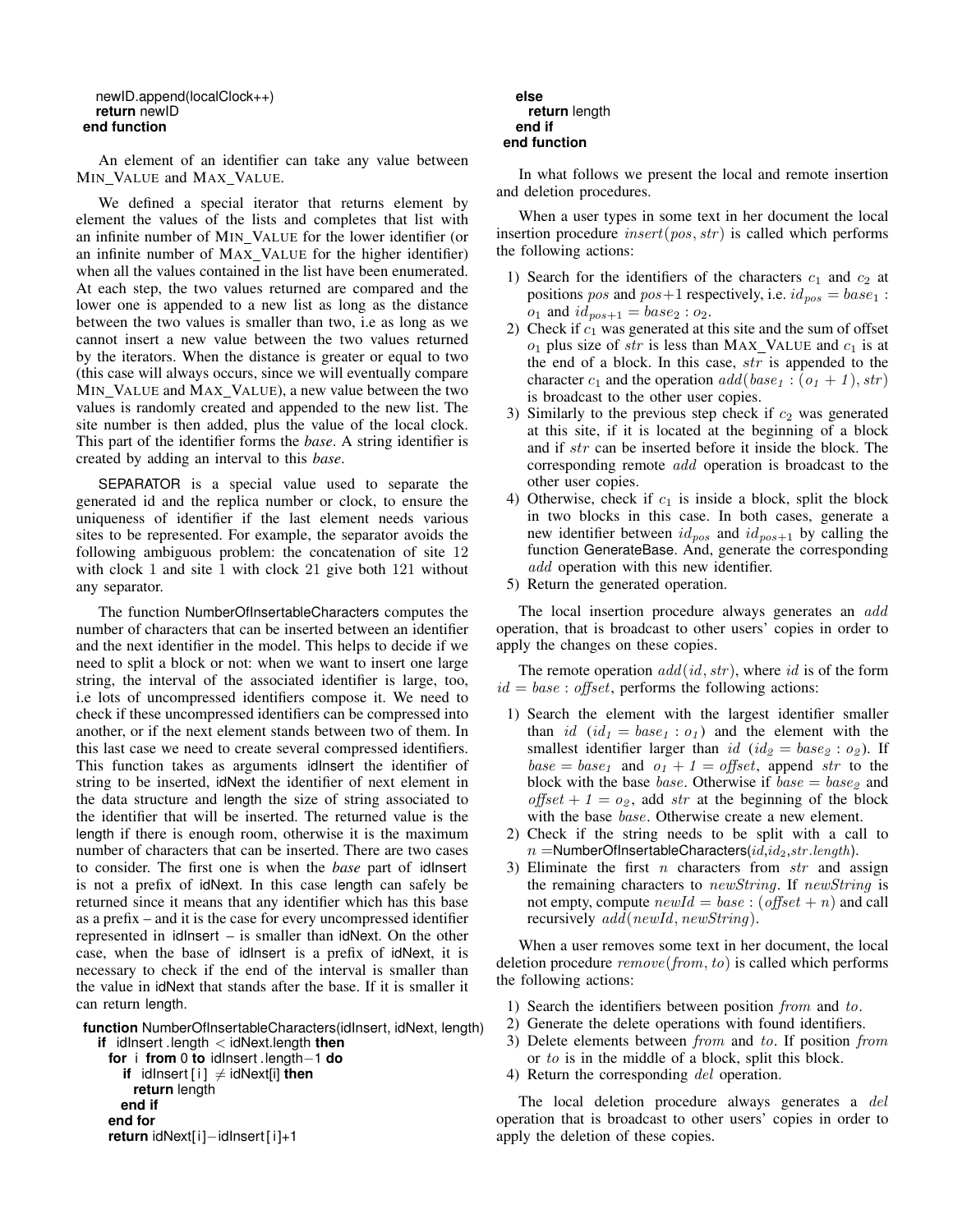The remote operation  $del(ids)$  searches elements identified by ids and deletes them.

#### *C. Data Structure*

In this section, we present three data structures that can be used to implement our data model: a naive version, a stringbased version and a tree-based version. Each of these data structures has its own benefits and drawbacks.

Each data structure contains a base-block composed of: the base of the identifier and the minimum and maximum offsets for this base. In Fig. [2](#page-5-0) and Fig. [3](#page-5-1) these extrema are indicated by means of letters placed at the right-hand side of the baseblock.

*1) Naive Implementation (*LOGOOTSPLITNAIVE*):* In the naive data structure, the algorithm stores the blocks sorted by identifiers in a list such as presented in section [III.](#page-2-0) Each block contains a string and its identifier. When a user deletes or inserts an element inside a block, the algorithm must split the block. It returns two new blocks with different intervals – but with the same *base* part of the identifier – and the related portion of the initial string. Concretely, the data model of this version is an array containing blocks. A dichotomic search can be used to find an element based on its identifier.

The drawbacks of this implementation is the cost of the lookup to find the ith element for local operations. Indeed, it is necessary to count (and sum up) the size of each block from the beginning of the list to find the right position. This is clearly a costly procedure, especially if the position that the algorithm is looking for is at the end of the document.

*2) String-based Implementation (*LOGOOTSPLITSTRING*) :* In the string-based data structure, two arrays are used: one to represent the final string and a second one to store the offset of the character and a link to the *base* part of the identifier.

Fig. [2](#page-5-0) illustrates the state of the data model with this stringbased implementation after few insertions – the same example was previously presented in section  $III$  –. First the string "LLO" is inserted between "E" and "W" whose identifiers are respectively 'dab' and 'dad'. The string "ARLD" is inserted at the end of the content and then the first character "A" is deleted.

This structure consumes more memory, but it offers a direct access to block identifiers. It is easy to manage insertions and deletions. Unfortunately, the complexity of an insertion is equal to the size of the array. But as observed during the experimentations, this cost remains low in practice.

<span id="page-5-0"></span>

Figure 2: String-based implementation data structures

*3) Tree-based Implementation (*LOGOOTSPLITAVL*):* This data structure is derived from Ropes [\[17\]](#page-9-17), a data structure for storing and manipulating strings. The key idea is to make a self-balanced tree with subsequences of the document stored in its nodes. The main difference with the original Ropes approach is that in our context no empty nodes exist. The tree is a self-balancing binary search tree implemented using an AVL [\[18\]](#page-9-18). This data structure behaves similarly to the naive implementation but each block is now organized in an AVL tree rather than an array.

Each node of the data structure contains:

- a subsequence of the document. It has the same content as the block in naive implementation.
- the offset of the subsequence: The offset of first element of the subsequence.
- a link to the base-block containing the *base* part of the identifier.
- two children nodes, before and after.
- the size of the string contained by this subtree. The size of the left child represents the position of the subsequence in the text.
- the height of the subtree, used to balance the tree.

An element can be searched either based on its absolute position or on its identifier. When the absolute position is provided the tree is traversed based on the sum field of the left child node. When the identifier is provided the tree is traversed by using the *base* part and the offset field of the node. For both searches three possibilities exist: the element is located before, inside or after a node. If the searched element is located before a node we compare it again with the left child of the node and if it is located after the node we compare it again with the right child. If the left or respectively right child of the node does not exist we create a new node and connect it in the case of an insertion, or return an error in the case of a deletion. If the searched element is located inside the node, we split the node in two nodes. The second node becomes the right child of the first one and the searched element is created as the left child of the second node if the operation is an insertion. If the operation is a deletion, the searched element is deleted. A node with empty string is deleted.

On each search for an insertion or a deletion, the target path is kept in order to apply the tree rebalancing procedure.

<span id="page-5-1"></span>

Figure 3: Tree-based implementation data structures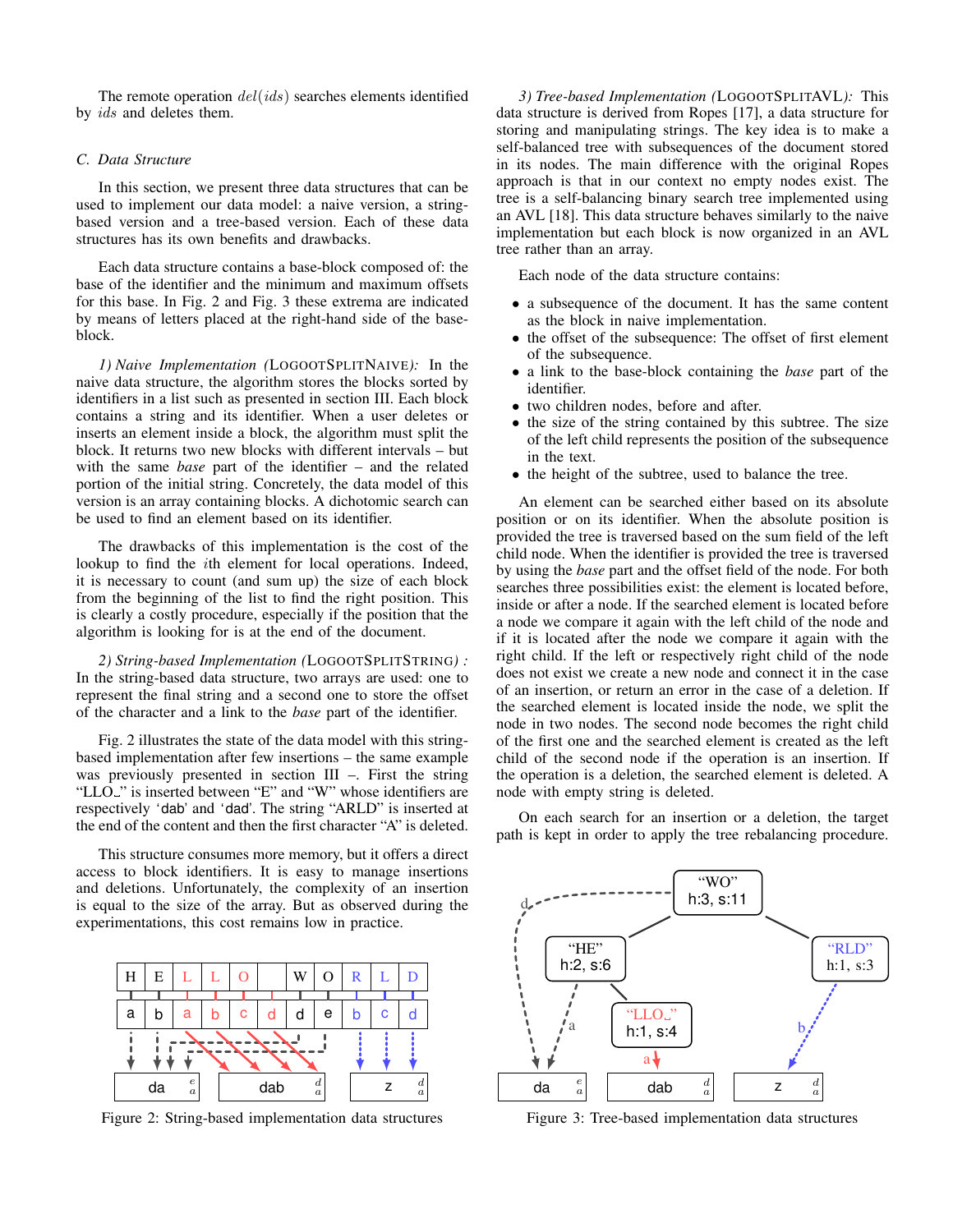This procedure traverses the tree from the end of the path and performs the following actions until no more nodes exist in the path:

- while  $|leftChild.height rightChild.height \geq 2$  the tree will be balanced as described in [\[18\]](#page-9-18). On each rotation the new father is added to the path for consistency maintenance. This operation needs to be repeated several times since a split during an insertion could create more than one node at a time – contrary to basic AVL.
- update the length of the string contained in the subtree.
- update the height of the subtree with the max of children height plus one.
- pop node from path.

Fig. [3](#page-5-1) illustrates the tree-based data structure for the example presented in section [III](#page-2-0) at a site that received first the operation of addition of the string "ARLD" at the end of the string "HEWO", then the deletion of character "A" and then the insertion of the string "LLO " between "E" and "W".

# IV. CORRECTNESS

<span id="page-6-0"></span>Our proposal ensures two correctness criteria: *Convergence* and *Intention preservation*.

Definition 1. *Convergence property: When no new updates are generated and all messages (operations) have been delivered to all users' sites, user document copies have the same state.*

Identifiers are unique, the base component of an identifier being composed of a unique site identifier and the number of operations generated at that site. Moreover, identifiers are totally ordered. Therefore, when all operations are received by all sites, the document copies are identical being composed by the same sequence of elements ordered by their corresponding identifiers.

Definition 2. *Intention preservation property:*

- *1) Each character inserted between two other characters in the document viewed by a user, needs to keep its relative position between its neighbors during the editing process.*
- *2) Two concurrent string insertions at the same position lead to one string followed by another – same order on document copies –, not to a random interleaving of both strings.*

An identifier is uniquely constructed between two neighbor identifiers. Identifiers are sorted in a total order and are never modified during the editing process. Therefore the first point of intention preservation property is ensured.

The second point is ensured since the GenerateBase algorithm first creates a base, then an interval. So two concurrent insertions at the same place have different bases, and so if the base of the first string is smaller than the one of the second, any character of the first string has a smaller identifier than any character of the second, hence the characters are not mixed up.

# V. EVALUATION

## <span id="page-6-1"></span>*A. Average-case Time Complexity Analysis*

We denote by n the size of document,  $l$  the number of blocks,  $d$  the number of deleted elements and  $s$  the string added or deleted. We denote by  $f$  the number of times a block was split. We denote by  $i$  the size of an identifier. An identifier grows when a block is split or when offset reaches MAX\_VALUE. In the worst case the number of blocks  $l$  is equal to the size of document  $n$ . This case happens when users created a document by inserting the text content character by character. We denote a variable x by  $x^*$  if it was implemented in a constant amortized time. The generation of a new identifier id has a cost of  $\mathcal{O}(i)$ . Copying a string in a new block costs  $s^*$ . During insertion or deletion, the cost of finding a base-block in the hash table is  $l^*$ .

In the naive implementation, the data model is an ordered array of blocks. The search function for the position of an element needs to sum up the lengths of all blocks preceding that position. The cost of this function is  $\mathcal{O}(l)$ , l being the number of blocks. The search function for the identifier of an element in the array has a cost of  $\mathcal{O}(i \times \log(l))$  where i is the cost to compare two identifiers and  $log(l)$  is the complexity of a dichotomic search. The complexity of local insertion is  $O(l + s^* + i)$  since l is the cost of identifier search, l<sup>\*</sup> is the cost of the base-block search (*l* subsumes  $l^*$ ), *i* is the cost of the new identifier generation and  $s^*$  is the cost of copying the string content. For remote insertion, the complexity is  $\mathcal{O}(i \times \log(l) + l^* + s^*)$  where  $i \times \log(l)$  represents the cost of identifier search function,  $l^*$  is the cost of the block insertion in the array and  $s^*$  is the cost of copying the string. However, in non-causal delivery insertion in a block which was split can be delivered before the operation that caused the split. We

| TABLE I: SUMMARY OF ALGORITHMS' TIME COMPLEXITY |  |
|-------------------------------------------------|--|
|                                                 |  |

<span id="page-6-2"></span>

| Algorithm name           |               | Search              |               | Insertion                       | <b>Deletion</b> |                             |
|--------------------------|---------------|---------------------|---------------|---------------------------------|-----------------|-----------------------------|
|                          | of a Position | of an Identifier    | Local         | Remote                          | Local           | Remote                      |
| <b>LOGOOTSPLITNAIVE</b>  |               | $i \times \log(l)$  | $l + i$       | $i \times \log(l) \times f$     | $l+f$           | $i \times \log(l) \times f$ |
| <b>LOGOOTSPLITSTRING</b> |               | $i \times \log(n)$  | $s + i$       | $i \times \log(n) \times f + s$ | f               | $i \times \log(n) \times f$ |
| <b>LOGOOTSPLITAVL</b>    | log(l)        | $i \times \log(l)$  | $\log(l) + i$ | $i \times \log(l) \times f$     | $f + \log(l)$   | $i \times \log(l) \times f$ |
| LOGOOT                   |               | $i \times \log(n)$  | $s \times i$  | $i \times \log(n) \times s$     | S               | $i \times \log(n) \times s$ |
| <b>TREEDOC</b>           | i             | $\boldsymbol{\eta}$ | $s \times i$  | $s \times i$                    | $i \times s$    | $i \times s$                |
| WOOT                     | $n+d$         |                     | $n+d+s$       | $\boldsymbol{s}$                | $n+d+s$         | S                           |

 $l:$  # of blocks, n: size of the document, i: the size of an identifier,  $d:$  # of deleted elements, s: size of the string to inserted/deleted,  $f:$  # of times a block was split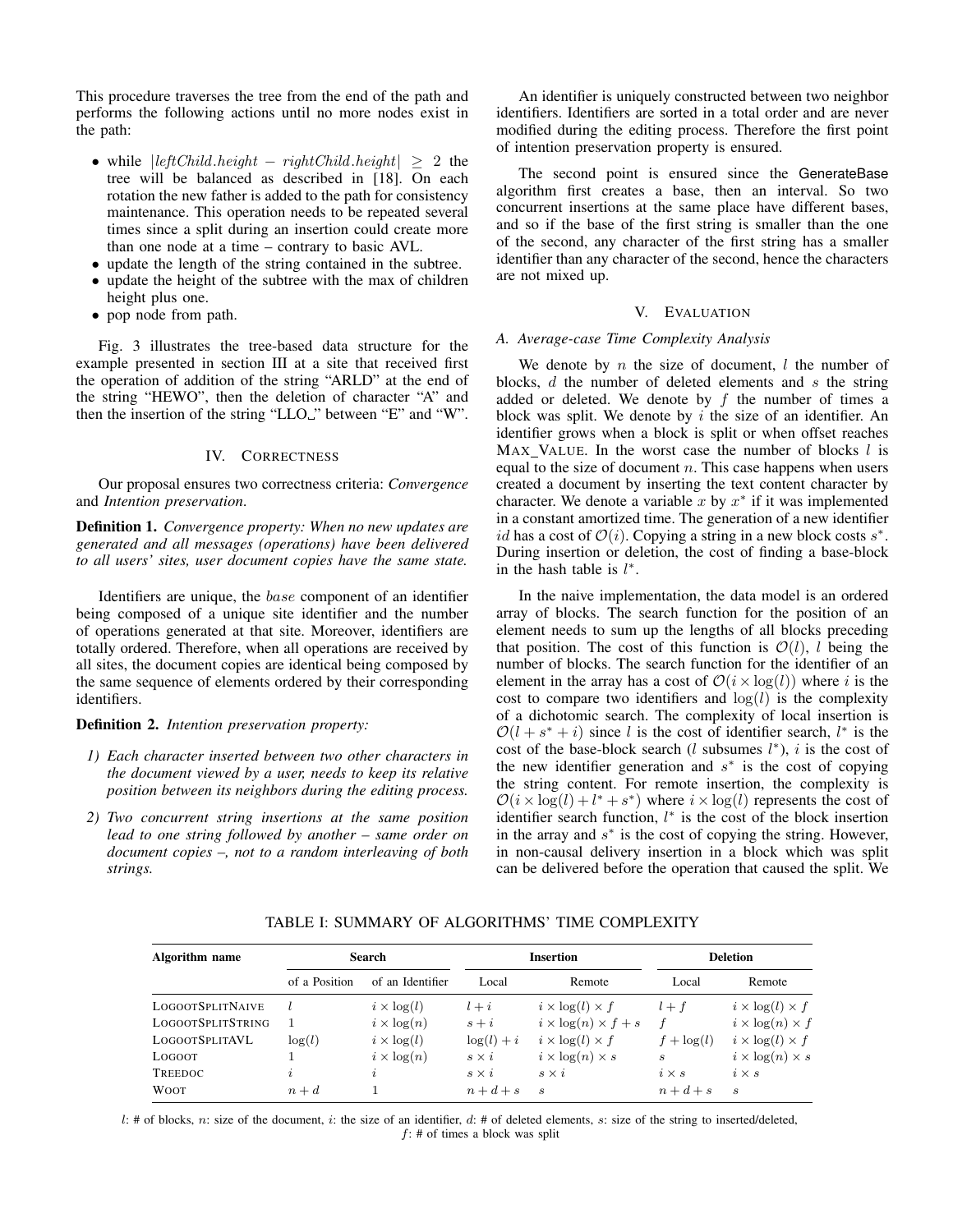use  $f$  to count the fragments of the block, i.e the number of blocks in which it was split. This complexity becomes:  $\mathcal{O}((i \times \log(l) + l^* + s^*) \times \hat{f})$ . Locally a deletion can only delete contiguous blocks. Therefore the cost is  $O(l + f \times i^*)$ where  $l$  is the cost of searching the position,  $l^*$  the cost of deleting blocks and  $f \times i^*$  the cost of copying the identifiers to forge the operation. For remote deletion, the block can be non-contiguous and thus each identifier of a fragment is sent (one by character in the worst case). Therefore the complexity is  $\mathcal{O}((i \times \log(l) + l^*) \times f)$ . The first product is the cost of search identifier and  $\hat{l}^*$  is the cost of the deletion of a block in an array, and this process is performed  $f$  times.

In the string implementation, the search function for a position has a constant complexity as the underlying data structure is an array and each character is linked to its block. The search function for an identifier has a cost of  $\mathcal{O}(i \times \log(n))$ , because we use dichotomy on each character identifier. The complexity for local insertion is  $\mathcal{O}(n^* + s + i)$ since adding a new string and allocate its place costs  $n^*$ , generating the offset block and linking it to the new block costs s and generating the new identifier costs  $i$ . The complexity of remote insertion is  $\mathcal{O}((i \times \log(n) + n^*) \times f + l^* + s)$ . The first product is the cost of a searching the identifier and  $n^*$  is the cost of inserting using an array copy. Since the string to be inserted can be fragmented, this processing is performed  $f$  times.  $l^*$  is the cost of searching the base-block in the hash-table, and  $s$  is the cost of creating a new block for each character and linking it to the base-block. The local deletion is always made on contiguous blocks which could have been fragmented, thus every fragment identifier must be sent. Therefore the cost of local deletion is  $\mathcal{O}(f \times i^* + n^*)$ where  $f \times i^*$  is cost of copying the identifier and  $n^*$  is the cost of deleting of contiguous characters using an array copy. The remote deletion is the deletion of each fragment, it has a cost of  $\mathcal{O}(i \times \log(n) \times f \times n^*)$  where the first product is the cost of searching a fragment identifier and  $n^*$  is the cost of deleting in an array using array copy. These two operations are performed for each fragment  $(f$  times). In the worst case the algorithm could search every character with one block by character.

In the tree implementation, searching a block from its position has a complexity of  $\mathcal{O}(i \times \log(l))$  since each node stores the size of the sub-document at its left and since the tree is self-balanced. The balancing procedure traverses a path in  $log(l)$  and rotates the tree in a constant time as described in AVL tree [\[18\]](#page-9-18). By definition, the balancing count is equals to the number of added and deleted nodes. Two nodes can be added by a single operation (split and new node) during an insertion. During a deletion it could be more – until  $l - if$ we delete the entire document. The cost of self-balancing is hidden by the search complexity in add operation and this is the contrary in delete operation. The update itself is efficient, insertion is a copy of added string or append an element  $(s^*)$ . The complexity of local add is  $\mathcal{O}(\log(l) + s^* + i)$ .  $\log(l)$  is the cost of search,  $s^*$  is the cost of string copy and i is the cost of generating a new identifier. For same fragmentation reason the complexity of remote add is  $\mathcal{O}((i \times \log(l) + s^*) \times f + l^*)$ .  $i \times \log(l)$  is the cost of identifier search, s<sup>\*</sup> is the cost of copying the string and  $l^*$  is the cost of searching the baseblock in the hash-table. The complexity of local deletion is  $\mathcal{O}(f \times i^* + \log(l))$ . *i*<sup>\*</sup> is the cost of copying the identifier,  $\log(l)$ is the cost of balancing the tree which is more expensive than search since it executed more than one time  $(f$  times). The remote deletion has a complexity of  $\mathcal{O}(i \times \log(l) \times f)$  where  $i \times \log(l)$  is the cost of searching identifier and balancing and it is performed  $f$  times.

TREEDOC is not based on a self-balanced tree and therefore identifiers grow on each insertion when insertions are always performed at the right of the last insertion. As in our proposition identifiers are never rewritten. Consequently, its search function has a complexity of  $\mathcal{O}(h)$  in the worst case. TREEDOC is not optimized for strings. The insertion costs  $s \times i$  because one identifier is generated for each character. An improvement is to generate the first identifier and make a balanced tree. The complexity becomes  $s + i$ .

Table [I](#page-6-2) presents a comparison of the time complexity of the different algorithms. For the sake of simplicity, provided complexities do not include amortized costs.

<span id="page-7-0"></span>

Figure 4: Experimentation results for random trace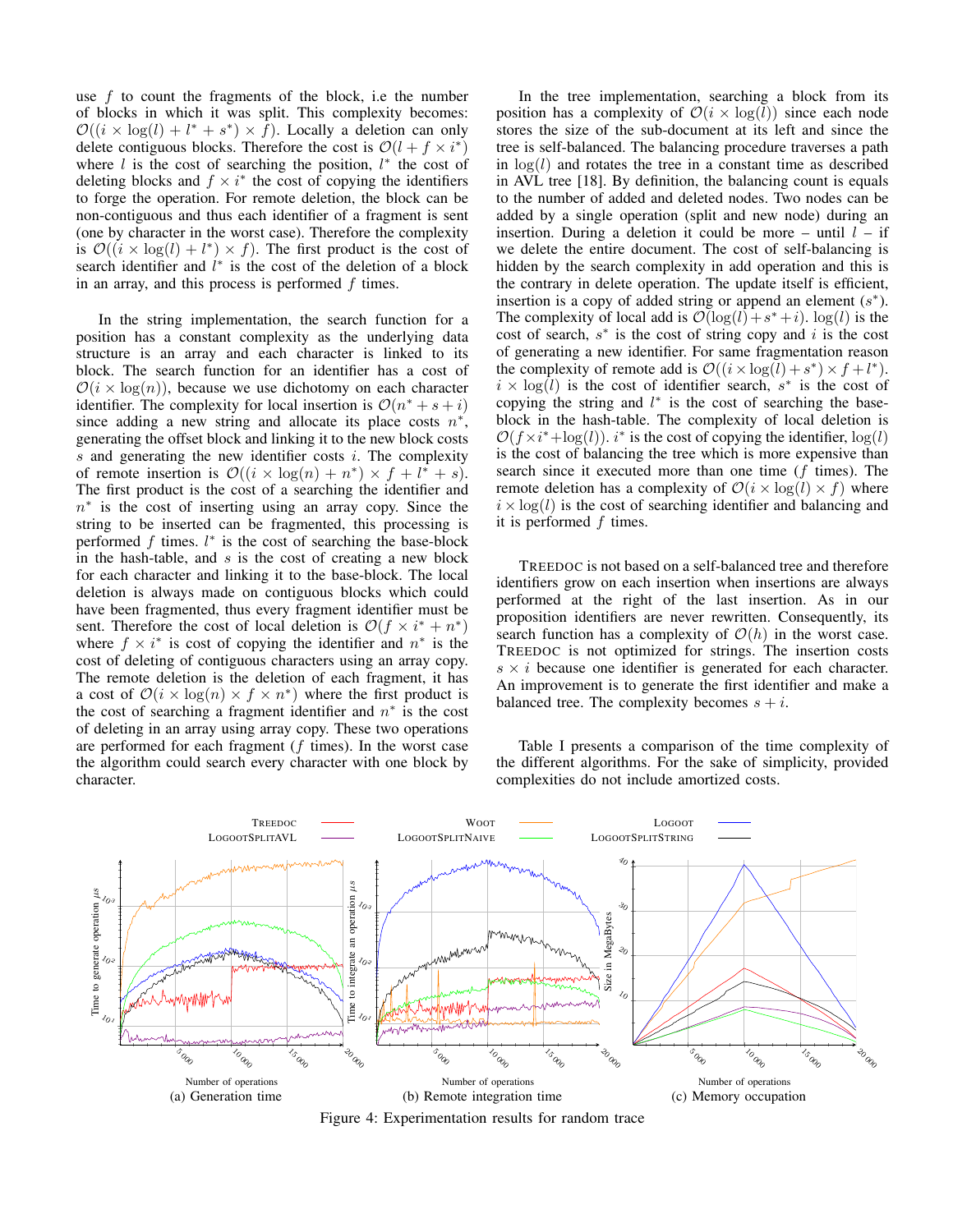## *B. Experimentation*

*1) Description:* To evaluate performance of our proposed approach, we implemented our algorithms in Java and integrated them into the JBenchmarker project<sup>[3](#page-8-0)</sup>. The experimentations were executed on Oracle JVM 7 powered by Ubuntu 11.04 on Xeon 5160 processor (4MB cache, 3GHz, 1333 FSB) workstation with 8GB of RAM. Our implementation is not multi-threaded, therefore each algorithm uses only one core. We measured the time of operation generation (when a user modifies the document), the integration time (when another user receives a modification) and the memory occupation. The time is measured by System.nanotime() and the memory occupation is measured by means of a dedicated Java library<sup>[4](#page-8-1)</sup>. We launched each algorithm with the same sequence of local operations on a text document. Such sequences are called traces. No traces of real-time massive collaborative editing with a large number of users that edit concurrently shared data are available. For instance, Wikipedia traces are already serialized and do not capture concurrency between user edits. We therefore randomly generated different types of traces for evaluating the performance of our algorithms.

Two main types of traces were generated. The traces contain two types of local operations insert(pos, string) and  $remove(from, to)$ . In the first trace insert/remove operations were generated at random positions with a random string of 50 characters. In the second trace insert operations of random strings of 50 characters were generated contiguously at the end of the document and remove operations of 50 characters were generated randomly. For each experiment, 100 sites are virtually generating operations.

Each trace is composed of 20 000 operations and split in two parts: the 10 000 first operations are made of 80% insertions and 20% deletions and these ratios are inverted in the second part of the trace. So basically, the first half of each trace builds the document with lots of insertions, while the second half destroys the document with lots of deletions.

In our experiments we compared the performances of our approach with the ones of main existing CRDT approaches. The comparison between the performances of CRDT and operational transformation approaches can be found in [\[14\]](#page-9-13).

*2) Results for traces with random insertion:* We first analyse the generation time (Fig. [4a\)](#page-7-0) and we can see the benefit of balanced trees. Indeed TREEDOC<sup>[5](#page-8-2)</sup> and LOGOOTSPLITAVL feature the best performances. However, the benefits of using blocks are not noticeable as LOGOOT access is constant (implementation based on an array) and it is optimized to generate at once identifiers for all characters in the string to be inserted, and their insertion in the data structure is made at once. However, it generates many operations and features a high integration time as described later on in this section. As expected, the cost to find an element in naive data structure is high. We can see that the tombstone strategy is costly as elements are never deleted from the document model: during the destruction part, the size of the model does not change, and so does not the time to convert a position into an identifier.

Fig. [4b](#page-7-0) illustrates the remote integration time of the studied algorithms. The graphic shows the cost of integration of one character operation. We can notice the advantage of string management with LOGOOTSPLITSTRING. LOGOOTSPLITSTRING takes more time to integrate an operation than to generate it : integration needs a dichotomic search while generation requires a direct access. The naive implementation uses dichotomic search on blocks and not on characters as in LOGOOTSPLITSTRING or LOGOOT. TREEDOC model in this case is a balanced tree as the trace has random insertion positions and hence characters are equally distributed in the tree. Hence the tree traversal to find the right place to insert a character is quite fast. LOGOOTSPLITAVL uses a self-balanced tree on blocks, contrary to TREEDOC which uses characters. WOOT is fast because it uses a hash table to find an element or its neighbors. However we can notice some spikes in the WOOT representation as the integration mechanism is quite complex in the case of

<span id="page-8-0"></span>

<span id="page-8-1"></span><sup>4</sup><https://github.com/dweiss/java-sizeof> – Memory consumption estimator

<span id="page-8-2"></span><sup>5</sup>In this experiment, the internal tree structure of TREEDOC is balanced since insertions are performed at random positions.



Figure 5: Experimentation results for trace with right-hand insertions